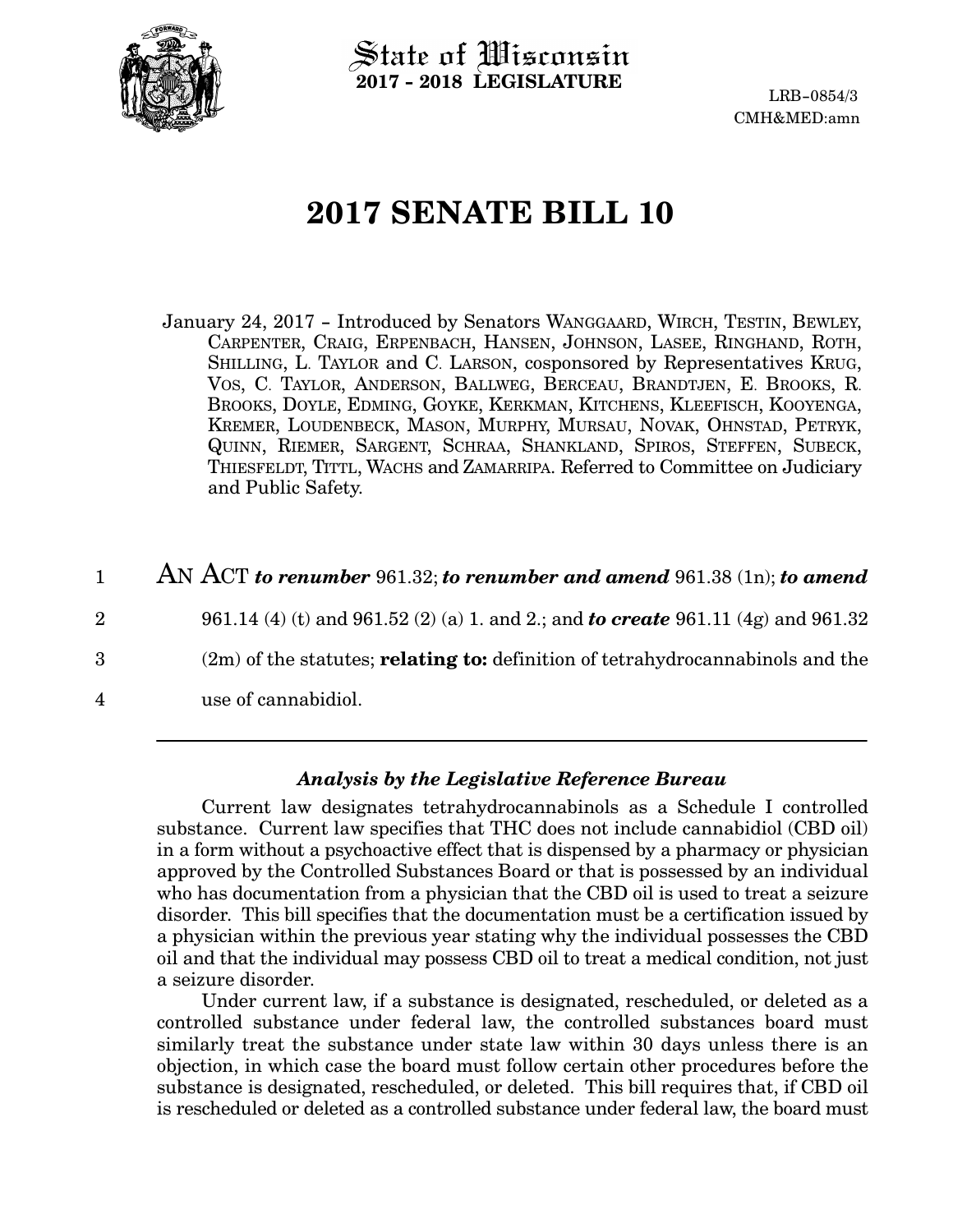## **SENATE BILL 10**

similarly treat CBD oil under state law as soon as practically possible, but within 30 days, and does not allow for an objection.

#### *The people of the state of Wisconsin, represented in senate and assembly, do enact as follows:*

| $\mathbf{1}$     | <b>SECTION 1.</b> 961.11 (4g) of the statutes is created to read:                                 |
|------------------|---------------------------------------------------------------------------------------------------|
| $\boldsymbol{2}$ | 961.11 (4g) Notwithstanding sub. (4), if cannabidiol is rescheduled or deleted                    |
| $\boldsymbol{3}$ | as a controlled substance under federal law, the controlled substances board shall                |
| $\overline{4}$   | similarly treat cannabidiol under this chapter as soon as practically possible but no             |
| $\overline{5}$   | later than 30 days from the date of publication in the federal register of a final order          |
| $\boldsymbol{6}$ | rescheduling or deleting cannabidiol or from the date of issuance of an order of                  |
| $\bf 7$          | temporary scheduling under 21 USC 811 (h). The board shall promulgate, without                    |
| $8\,$            | making the determinations or findings required by subs. $(1)$ , $(1m)$ , $(1r)$ , and $(2)$ or s. |
| $\boldsymbol{9}$ | 961.13, 961.15, 961.17, 961.19, or 961.21, a final rule, for which notice of proposed             |
| 10               | rule making is omitted, rescheduling or deleting cannabidiol.                                     |
| 11               | <b>SECTION 2.</b> 961.14 (4) (t) of the statutes is amended to read:                              |
| 12               | 961.14 (4) (t) Tetrahydrocannabinols, commonly known as "THC", in any form                        |
| 13               | including tetrahydrocannabinols contained in marijuana, obtained from marijuana,                  |
| 14               | or chemically synthesized, except that tetrahydrocannabinols do not include                       |
| 15               | cannabidiol in a form without a psychoactive effect that is dispensed or documented               |
| 16               | as provided in s. 961.38 (1n) (a) or that is possessed as provided in s. 961.32 (2m) (b);         |
| 17               | <b>SECTION 3.</b> 961.32 of the statutes is renumbered 961.32 (1m).                               |
| 18               | <b>SECTION 4.</b> 961.32 $(2m)$ of the statutes is created to read:                               |
| 19               | $961.32$ (2m) (a) In this subsection, "certification" means a letter or other official            |
| 20               | document issued by a physician licensed under s. 448.04 (1) (a) that contains all of              |
| 21               | the following:                                                                                    |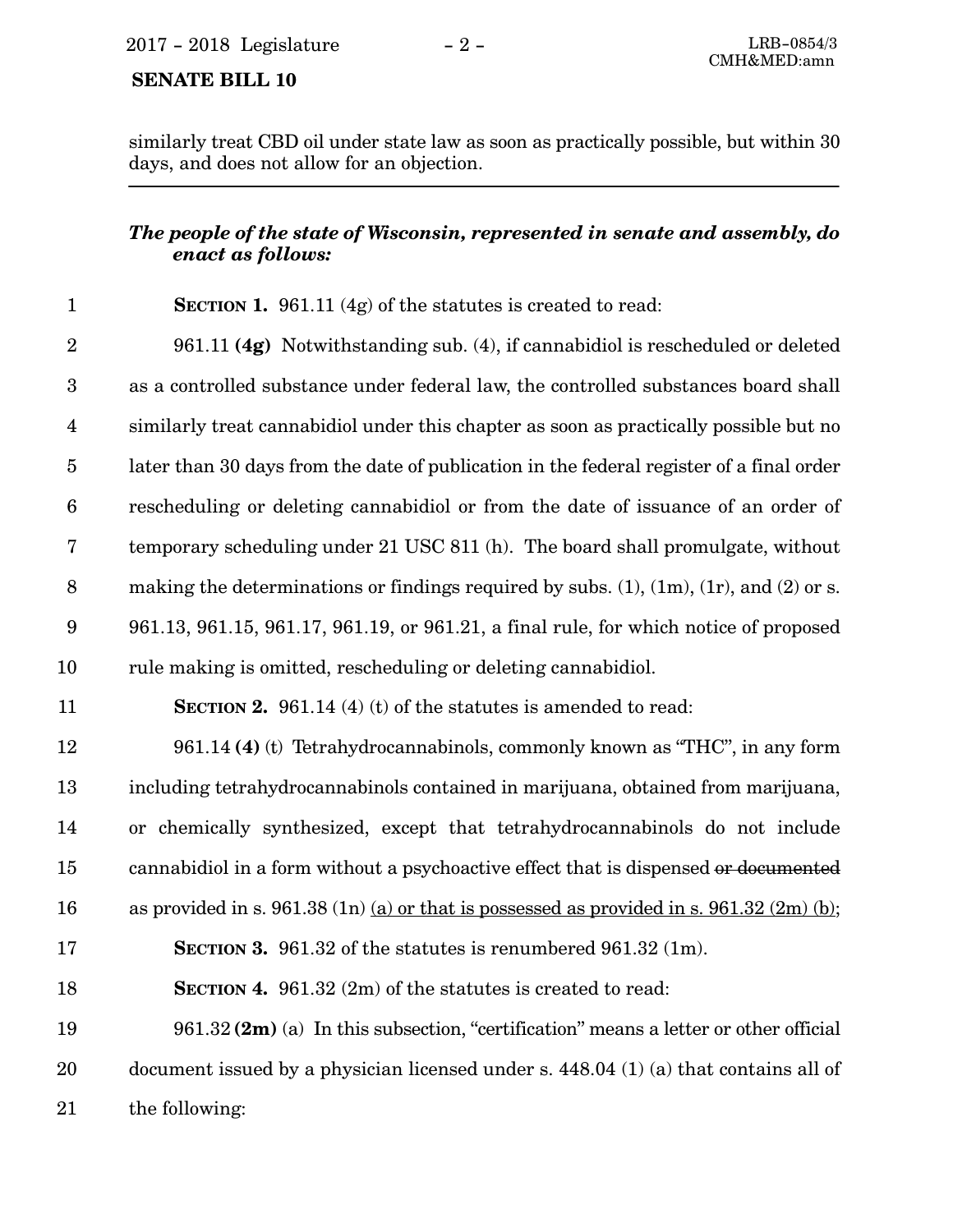**SENATE BILL 10** 

| $\mathbf{1}$            | 1. The name, address, and telephone number of the physician.                                    |
|-------------------------|-------------------------------------------------------------------------------------------------|
| $\overline{2}$          | 2. The name and address of the patient who is issued the letter or document.                    |
| 3                       | 3. The date on which the letter or document is issued.                                          |
| $\overline{\mathbf{4}}$ | (b) An individual may possess cannabidiol in a form without a psychoactive                      |
| $\overline{5}$          | effect if the individual has certification stating that the individual possesses                |
| $\boldsymbol{6}$        | cannabidiol to treat a medical condition, if the certification has an issue date that is        |
| 7                       | no more than one year prior to the possession, and if any expiration date provided              |
| $\, 8$                  | by the physician in the certification has not passed.                                           |
| 9                       | <b>SECTION 5.</b> 961.38 (1n) of the statutes is renumbered 961.38 (1n) (a) and                 |
| 10                      | amended to read:                                                                                |
| 11                      | 961.38 $(1n)$ (a) A pharmacy or physician approved under s. 961.34 $(2)$ (a) or (b)             |
| 12                      | may dispense cannabidiol in a form without a psychoactive effect as a treatment for             |
| 13                      | a seizure disorder or any medical condition.                                                    |
| 14                      | (b) A physician licensed under s. $448.04$ (1) (a) may provide issue an individual              |
| 15                      | with a hard copy of a letter or other official documentation certification, as defined          |
| 16                      | in s. $961.32$ (2m) (a), stating that the individual possesses cannabidiol to treat a           |
| 17                      | seizure disorder medical condition if the cannabidiol is in a form without a                    |
| 18                      | psychoactive effect.                                                                            |
| 19                      | <b>SECTION 6.</b> 961.52 (2) (a) 1. and 2. of the statutes are amended to read:                 |
| 20                      | 961.52 (2) (a) 1. Places where persons authorized under s. 961.32 (1m) to                       |
| 21                      | possess controlled substances in this state are required by federal law to keep                 |
| 22                      | records; and                                                                                    |
| 23                      | 2. Places including factories, warehouses, establishments and conveyances in                    |
| 24                      | which persons authorized under s. $961.32 \underline{(1m)}$ to possess controlled substances in |